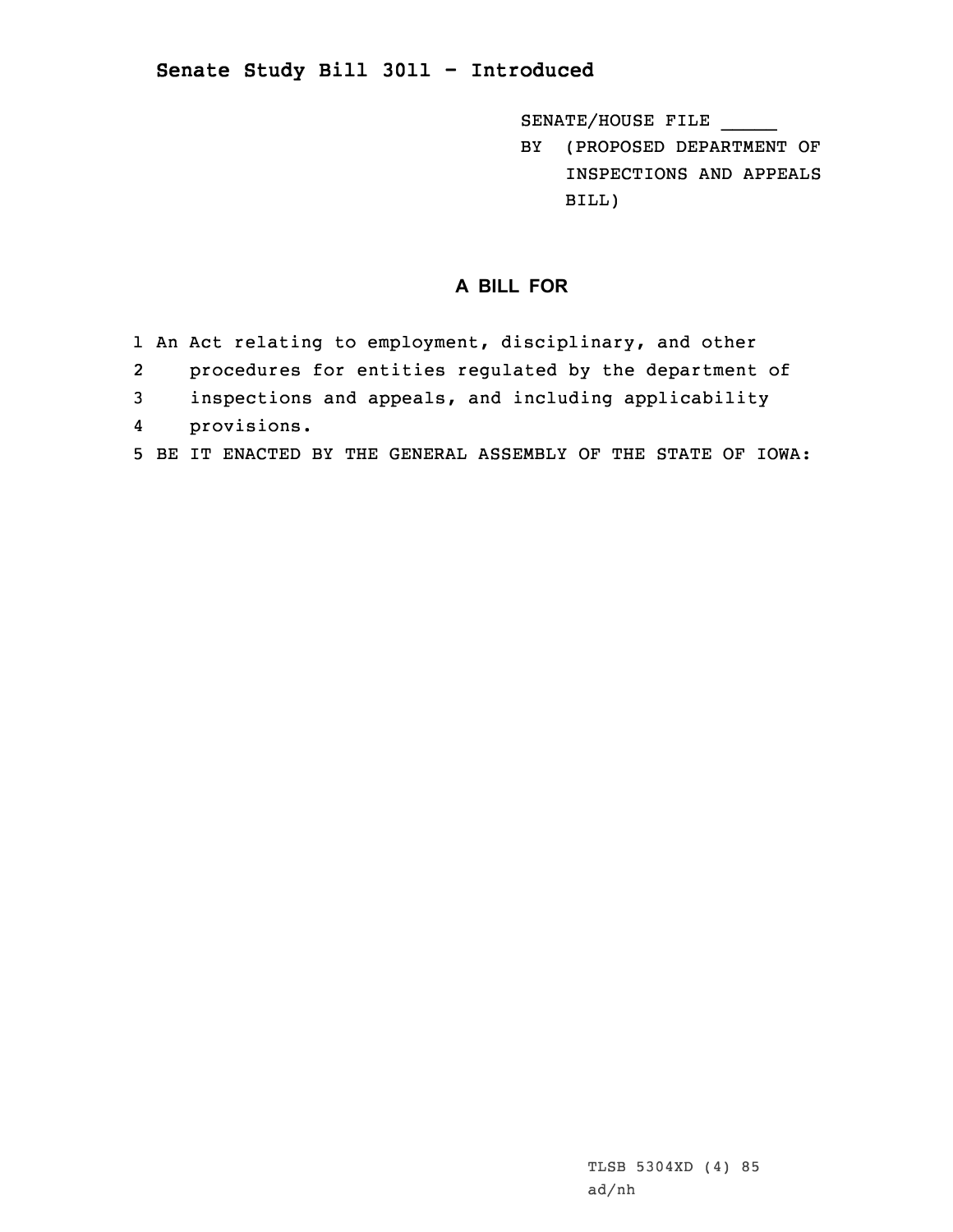1 Section 1. Section 135B.34, subsection 2, paragraph b, 2 subparagraph (2), Code 2014, is amended to read as follows: 3 (2) Subparagraph (1) applies to <sup>a</sup> crime that is <sup>a</sup> simple 4 misdemeanor offense under section 123.47 <del>or chapter 321</del>, and 5 to <sup>a</sup> crime that is <sup>a</sup> first offense of operating <sup>a</sup> motor vehicle 6 while intoxicated under section 321J.2, subsection 1.

7 Sec. 2. Section 135C.10, subsection 9, Code 2014, is amended 8 to read as follows:

 9. In the case of an application by an existing licensee for <sup>a</sup> new or newly acquired facility, continuing or repeated failure of the licensee to operate any previously licensed facility or facilities in compliance with the provisions of 13 this chapter  $o\mathbf{r}$  of, the rules adopted pursuant to  $\mathbf{it}$  this chapter, or equivalent provisions that the facility is subject to in this state or any other state.

16 Sec. 3. Section 135C.10, Code 2014, is amended by adding the 17 following new subsection:

<sup>18</sup> NEW SUBSECTION. 11. Impeding the department's ability to <sup>19</sup> ensure the facility's compliance with this chapter or with 20 rules adopted pursuant to this chapter.

21 Sec. 4. Section 135C.11, subsection 2, Code 2014, is amended 22 to read as follows:

 2. The procedure governing hearings authorized by this section shall be in accordance with the rules promulgated by the department. <sup>A</sup> full and complete record shall be kept of all proceedings, and all testimony shall be reported but need not be transcribed unless judicial review is sought pursuant to section 135C.13. Copies of the transcript may be obtained by an interested party upon payment of the cost of preparing the copies. Witnesses may be subpoenaed by either party and shall be allowed fees at <sup>a</sup> rate prescribed by the 32 department's rules. The director may, after advising the certified volunteer long-term care ombudsman <sup>a</sup> representative of the office of long-term care ombudsman, either proceed in accordance with section 135C.30, or remove all residents and

 $-1-$ 

LSB 5304XD (4) 85

 $ad/nh$   $1/14$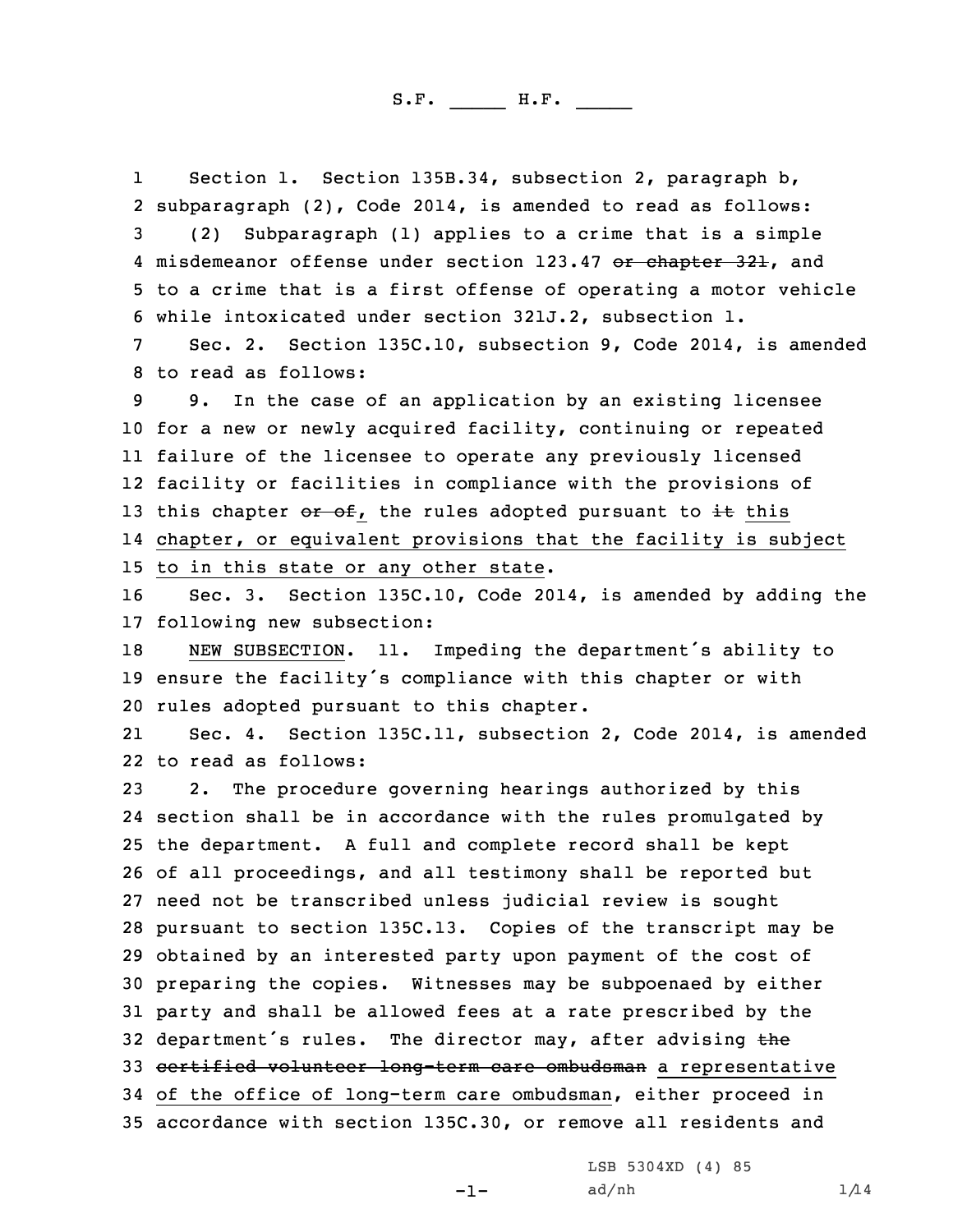1 suspend the license or licenses of any health care facility, prior to <sup>a</sup> hearing, when the director finds that the health or safety of residents of the health care facility requires 4 such action on an emergency basis. The fact that a certified volunteer long-term care ombudsman has not been appointed for <sup>a</sup> particular facility shall not bar the director from exercising the emergency powers granted by this subsection with respect 8 to that facility.

9 Sec. 5. Section 135C.13, Code 2014, is amended to read as 10 follows:

11**135C.13 Judicial review.**

12 Judicial review of any action of the director may be sought 13 in accordance with the terms of the Iowa administrative 14 procedure Act, chapter 17A. Notwithstanding the terms of 15 chapter 17A, petitions for judicial review may be filed in the 16 district court of the county where the facility or proposed 17 facility is located, and pending final disposition of the 18 matter the status quo of the applicant or licensee shall be 19 preserved except when the director, with the advice and consent 20 after advising a representative of the certified volunteer 21 office of long-term care ombudsman, determines that the health, 22 safety, or welfare of the residents of the facility is in 23 immediate danger, in which case the director may order the 24 immediate removal of such residents. The fact that a certified 25 volunteer long-term care ombudsman has not been appointed for a 26 particular facility shall not bar the director from exercising 27 the emergency powers granted by this section with respect to 28 that facility.

29 Sec. 6. Section 135C.14, subsection 8, paragraph d, Code 30 2014, is amended to read as follows:

31 *d.* The notification of certified volunteer the office 32 of long-term care ombudsmen ombudsman by the department of 33 all complaints relating to health care facilities and the 34 involvement of the certified volunteer office of long-term care 35 ombudsmen ombudsman in resolution of the complaints.

 $-2-$ 

LSB 5304XD (4) 85  $ad/nh$  2/14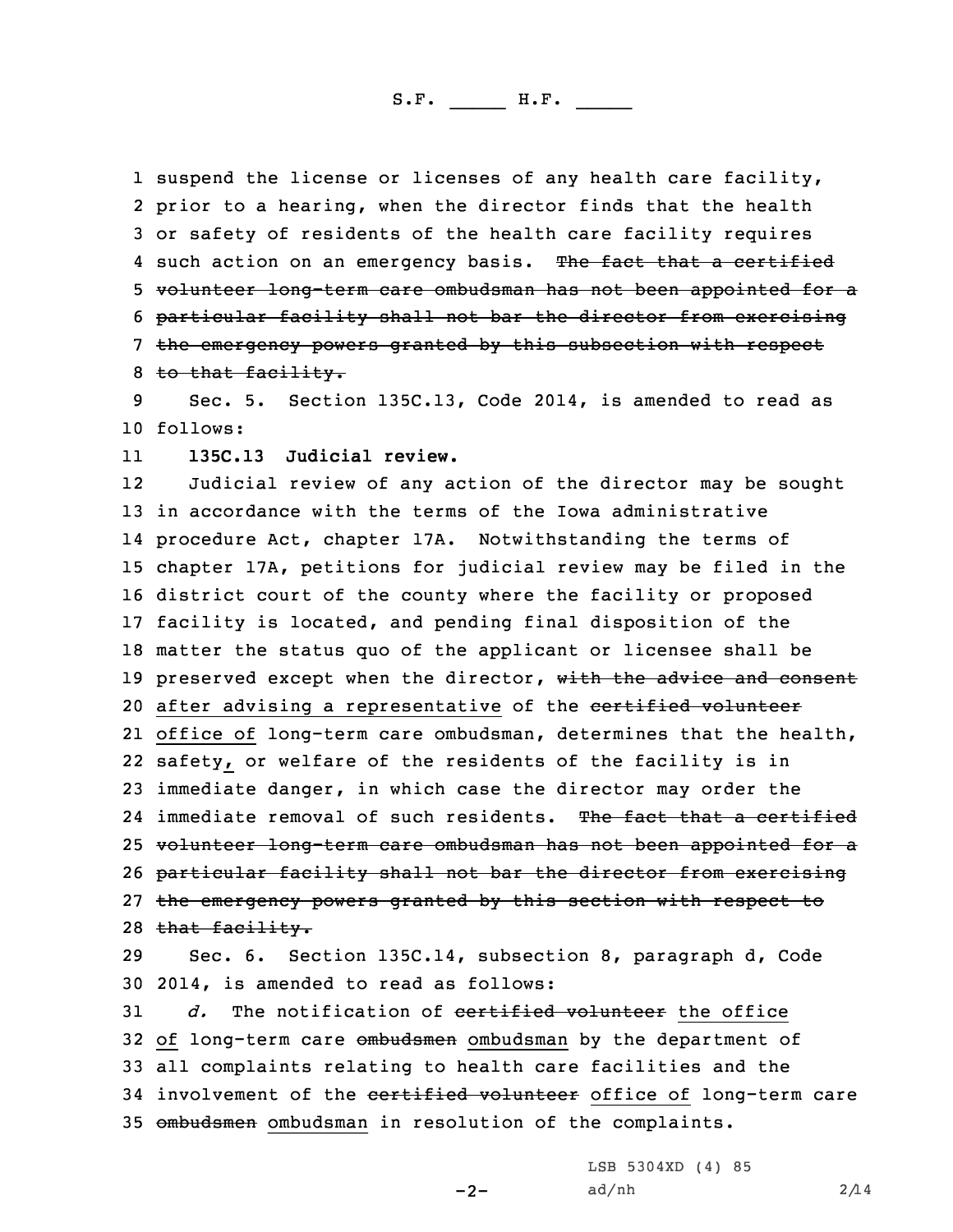1 Sec. 7. Section 135C.16, subsection 3, Code 2014, is amended 2 to read as follows:

3 3. An inspector authorized representative of the department may enter any licensed health care facility without <sup>a</sup> warrant, and may examine all records pertaining to the care 6 provided residents of the facility. An inspector authorized representative of the department may contact or interview any resident, employee, or any other person who might have knowledge about the operation of <sup>a</sup> health care facility. 10 An inspector authorized representative of the department of human services shall have the same right with respect to any facility where one or more residents are cared for 13 entirely or partially at public expense, and an investigator authorized representative of the designated protection and advocacy agency shall have the same right with respect to any facility where one or more residents have developmental disabilities or mental illnesses, and the state fire marshal or <sup>a</sup> deputy appointed pursuant to section 135C.9, subsection 1, paragraph *"b"*, shall have the same right of entry into any facility and the right to inspect any records pertinent to fire safety practices and conditions within that facility, and an authorized representative of the office of long-term care ombudsman shall have the same right with respect to any nursing 24 facility or residential care facility. If any such <del>inspector</del> authorized representative has probable cause to believe that any institution, building, or agency not licensed as <sup>a</sup> health care facility is in fact <sup>a</sup> health care facility as defined by this chapter, and upon producing identification that the 29 individual is an inspector authorized representative is denied entry thereto for the purpose of making an inspection, the 31 inspector authorized representative may, with the assistance of the county attorney of the county in which the purported health care facility is located, apply to the district court for an order requiring the owner or occupant to permit entry and inspection of the premises to determine whether there have

 $-3-$ 

LSB 5304XD (4) 85 ad/nh  $3/14$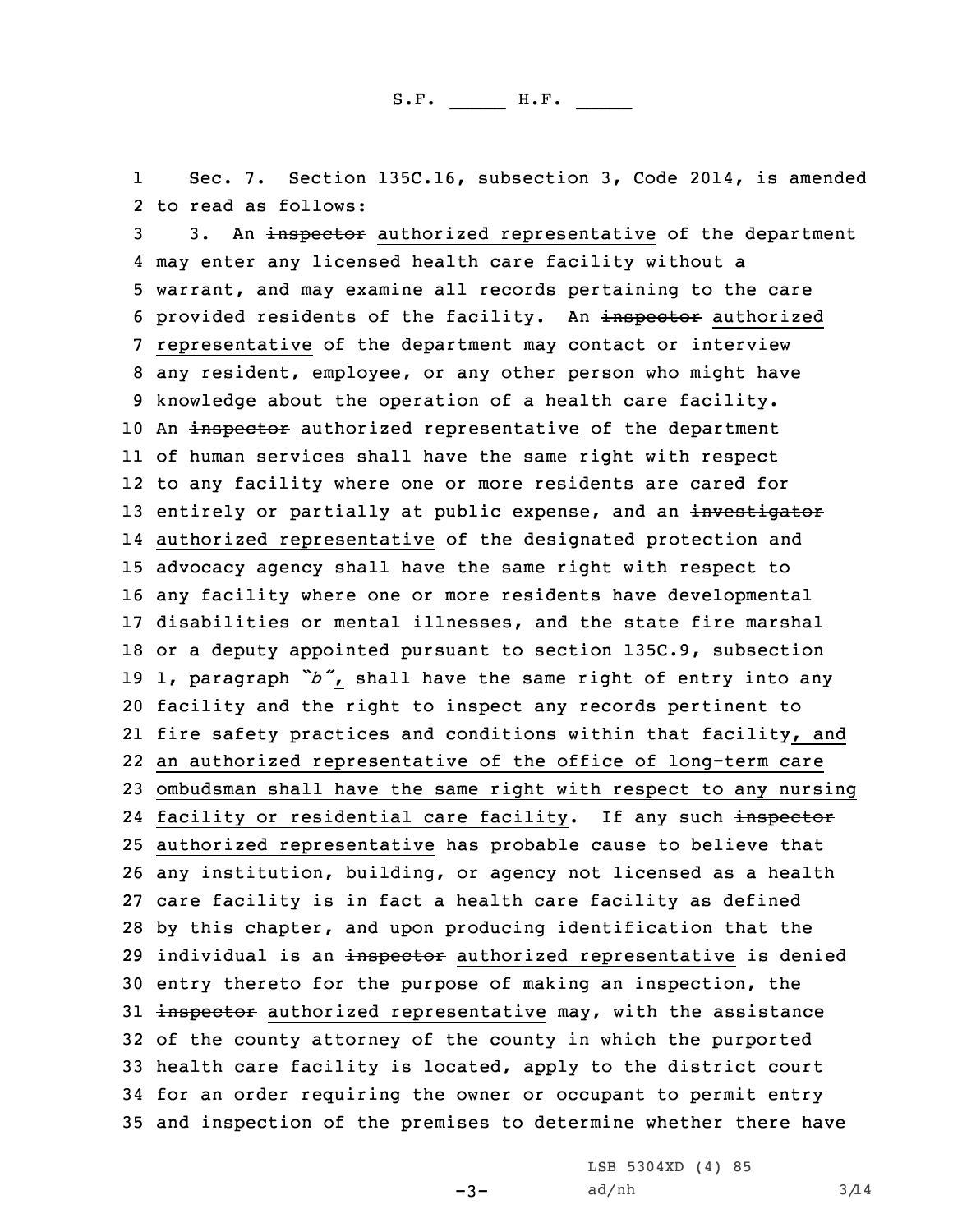1 been any violations of this chapter.

2 Sec. 8. Section 135C.17, Code 2014, is amended to read as 3 follows:

4**135C.17 Duties of other departments.**

 It shall be the duty of the department of human services, state fire marshal, office of long-term care ombudsman, and the officers and agents of other state and local governmental units, and the designated protection and advocacy agency to assist the department in carrying out the provisions of this chapter, insofar as the functions of these respective offices and departments are concerned with the health, welfare, and safety of any resident of any health care facility. It shall be the duty of the department to cooperate with the protection and advocacy agency and the office of long-term care ombudsman by responding to all reasonable requests for assistance and information as required by federal law and this chapter.

17 Sec. 9. Section 135C.19, subsection 2, paragraph b, Code 18 2014, is amended to read as follows:

 *b.* <sup>A</sup> copy of each citation required to be posted by this subsection shall be sent by the department to the department 21 of human services and, to the designated protection and advocacy agency if the facility has one or more residents with developmental disabilities or mental illness, and to the office of long-term care ombudsman if the facility is <sup>a</sup> nursing facility or residential care facility.

 Sec. 10. Section 135C.33, subsection 2, paragraph b, subparagraph (2), Code 2014, is amended to read as follows: (2) Subparagraph (1) applies to <sup>a</sup> crime that is <sup>a</sup> simple 29 misdemeanor offense under section 123.47 or chapter 321, and to <sup>a</sup> crime that is <sup>a</sup> first offense of operating <sup>a</sup> motor vehicle while intoxicated under section 321J.2, subsection 1.

 Sec. 11. Section 135C.33, subsection 8, paragraph d, subparagraph (2), Code 2014, is amended to read as follows: (2) Subparagraph (1) applies to <sup>a</sup> crime that is <sup>a</sup> simple 35 misdemeanor offense under section 123.47 or chapter 321, and

LSB 5304XD (4) 85

 $-4-$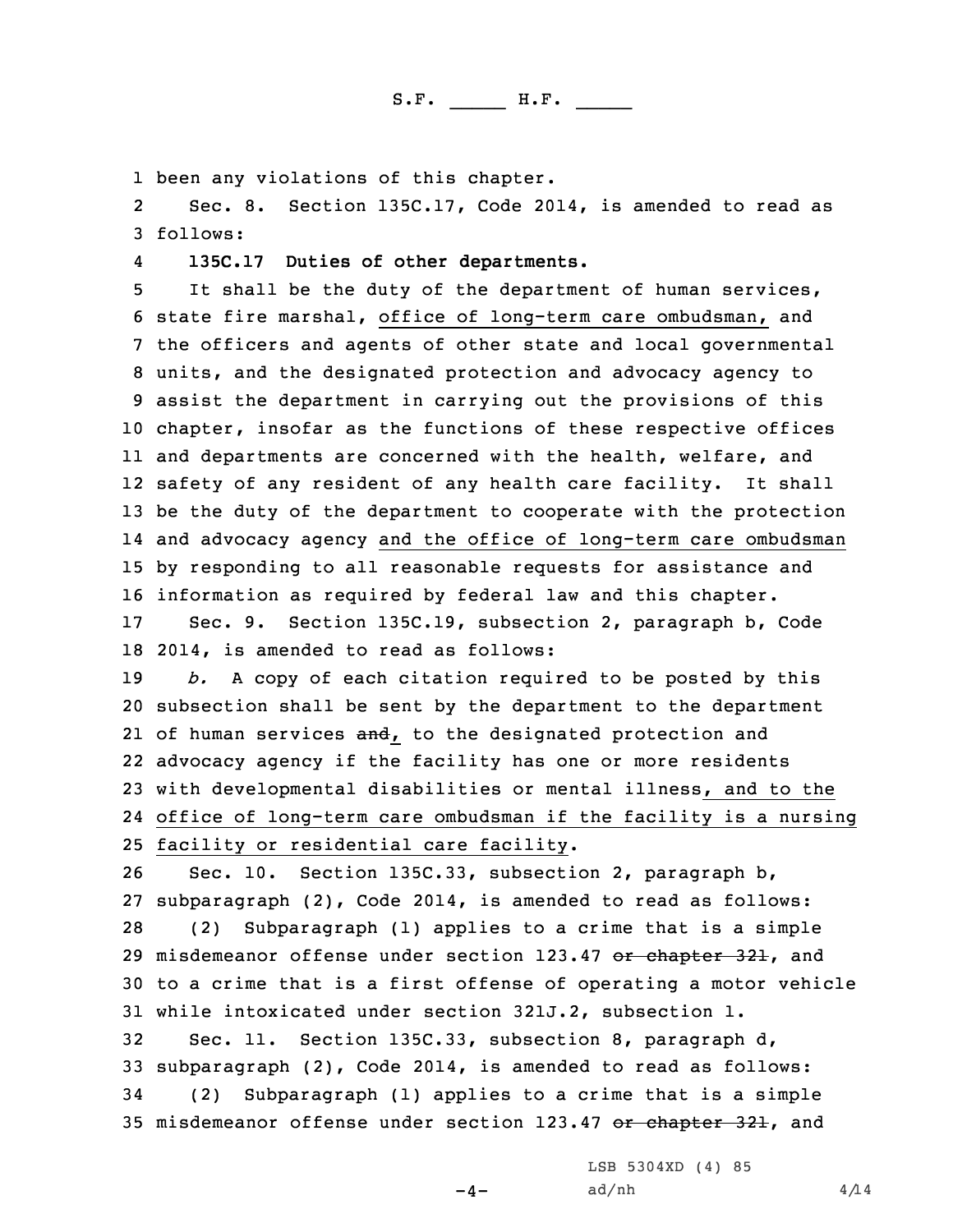1 to <sup>a</sup> crime that is <sup>a</sup> first offense of operating <sup>a</sup> motor vehicle 2 while intoxicated under section 321J.2, subsection 1.

3 Sec. 12. Section 135C.38, subsection 1, paragraphs <sup>a</sup> and c, 4 Code 2014, are amended to read as follows:

5 *a.* Upon receipt of <sup>a</sup> complaint made in accordance with 6 section 135C.37, the department or certified volunteer 7 <del>long-term care ombudsman</del> shall make a preliminary review of 8 the complaint. Unless the department or certified volunteer 9 <del>long-term care ombudsman</del> concludes that the complaint is 10 intended to harass <sup>a</sup> facility or <sup>a</sup> licensee or is without ll reasonable basis, the department <del>or certified volunteer</del> 12 <del>long-term care ombudsman</del> shall make or cause to be made an 13 on-site inspection of the health care facility which is the 14 subject of the complaint within the time period determined 15 pursuant to the following guidelines, which period shall 16 commence on the date of receipt of the complaint:

17 (1) For nursing facilities, an on-site inspection shall be 18 initiated as follows:

19 (a) Within two working days for <sup>a</sup> complaint determined by 20 the department or certified volunteer long-term care ombudsman 21 to be an alleged immediate jeopardy situation.

22 (b) Within ten working days for <sup>a</sup> complaint determined by 23 the department or certified volunteer long-term care ombudsman 24 to be an alleged high-level, nonimmediate jeopardy situation.

25 (c) Within forty-five calendar days for <sup>a</sup> complaint 26 determined by the department or certified volunteer long-term 27 care ombudsman to be an alleged nonimmediate jeopardy 28 situation, other than <sup>a</sup> high-level situation.

29 (2) For all other types of health care facilities, an 30 on-site inspection shall be initiated as follows:

31 (a) Within two working days for <sup>a</sup> complaint determined by 32 the department or certified volunteer long-term care ombudsman 33 to be an alleged immediate jeopardy situation.

34 (b) Within twenty working days for <sup>a</sup> complaint determined by 35 the department or certified volunteer long-term care ombudsman

LSB 5304XD (4) 85

-5-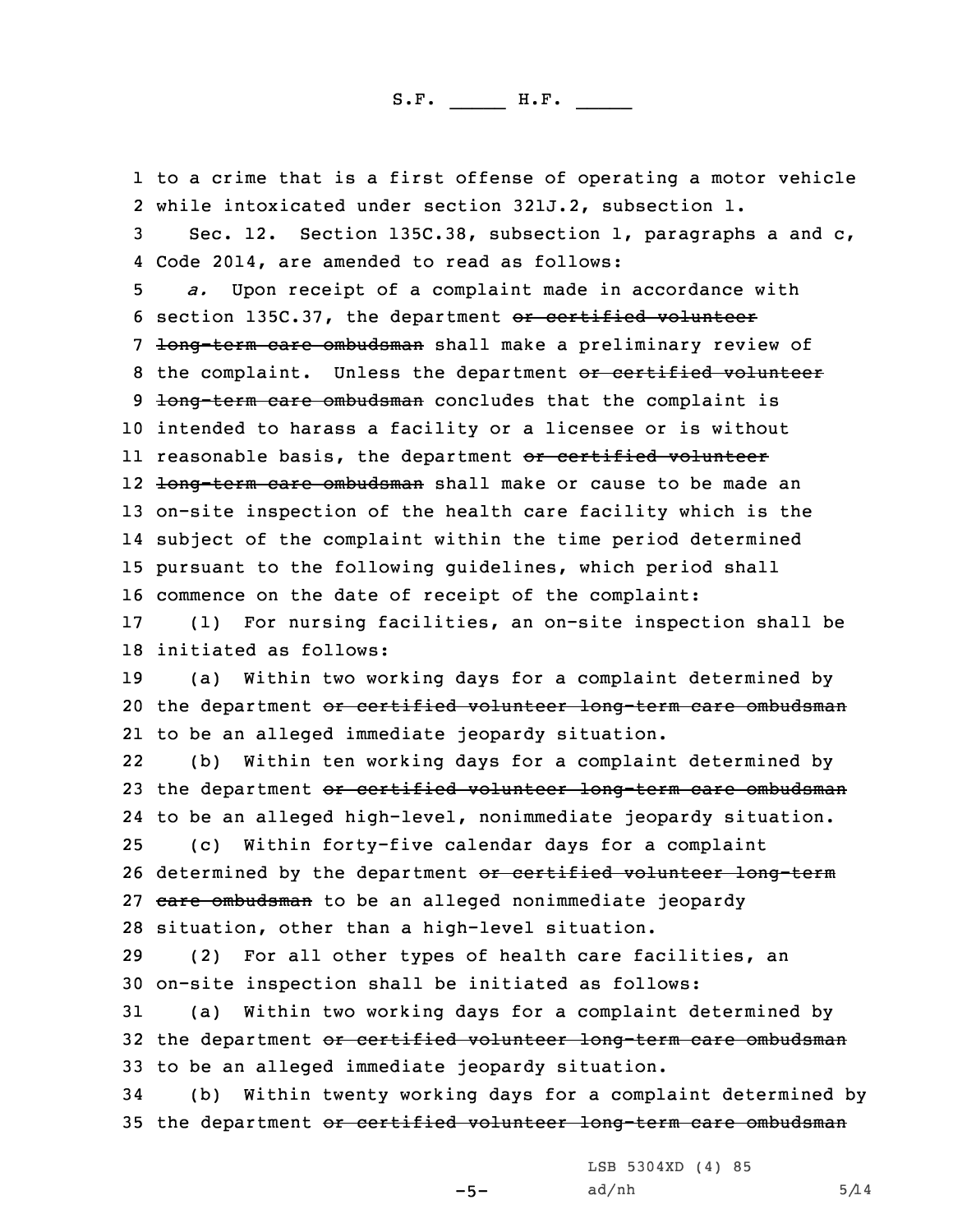1 to be an alleged high-level, nonimmediate jeopardy situation. 2 (c) Within forty-five calendar days for <sup>a</sup> complaint 3 determined by the department or certified volunteer long-term 4 <del>care ombudsman</del> to be an alleged nonimmediate jeopardy 5 situation, other than <sup>a</sup> high-level situation.

6 *c.* The department may refer to the certified volunteer <sup>a</sup> 7 representative of the office of long-term care ombudsman of a 8 facility any complaint received by the department regarding 9 that a facility, for initial evaluation and appropriate action 10 by the certified volunteer office of long-term care ombudsman. 11Sec. 13. Section 135C.38, subsection 2, paragraph a, Code

12 2014, is amended to read as follows:

 *a.* The complainant shall be promptly informed of the result 14 of any action taken by the department or <del>certified volunteer</del> the office of long-term care ombudsman in the matter. The complainant shall also be notified of the name, address, and telephone number of the designated protection and advocacy agency if the alleged violation involves <sup>a</sup> facility with one or more residents with developmental disabilities or mental 20 illness.

21 Sec. 14. Section 135C.38, subsection 3, Code 2014, is 22 amended to read as follows:

 3. An inspection made pursuant to <sup>a</sup> complaint filed under section 135C.37 need not be limited to the matter or matters included in the complaint. However, the inspection shall not be <sup>a</sup> general inspection unless the complaint inspection coincides with <sup>a</sup> scheduled general inspection or unless in the course of the complaint investigation <sup>a</sup> violation is evident to the inspector. Upon arrival at the facility to be inspected, the inspector shall show identification to the person in charge of the facility and state that an inspection is to be made, before beginning the inspection. Upon request of either 33 the complainant or the department or certified volunteer a representative of the office of long-term care ombudsman, the complainant or the complainant's representative or both may

LSB 5304XD (4) 85

-6-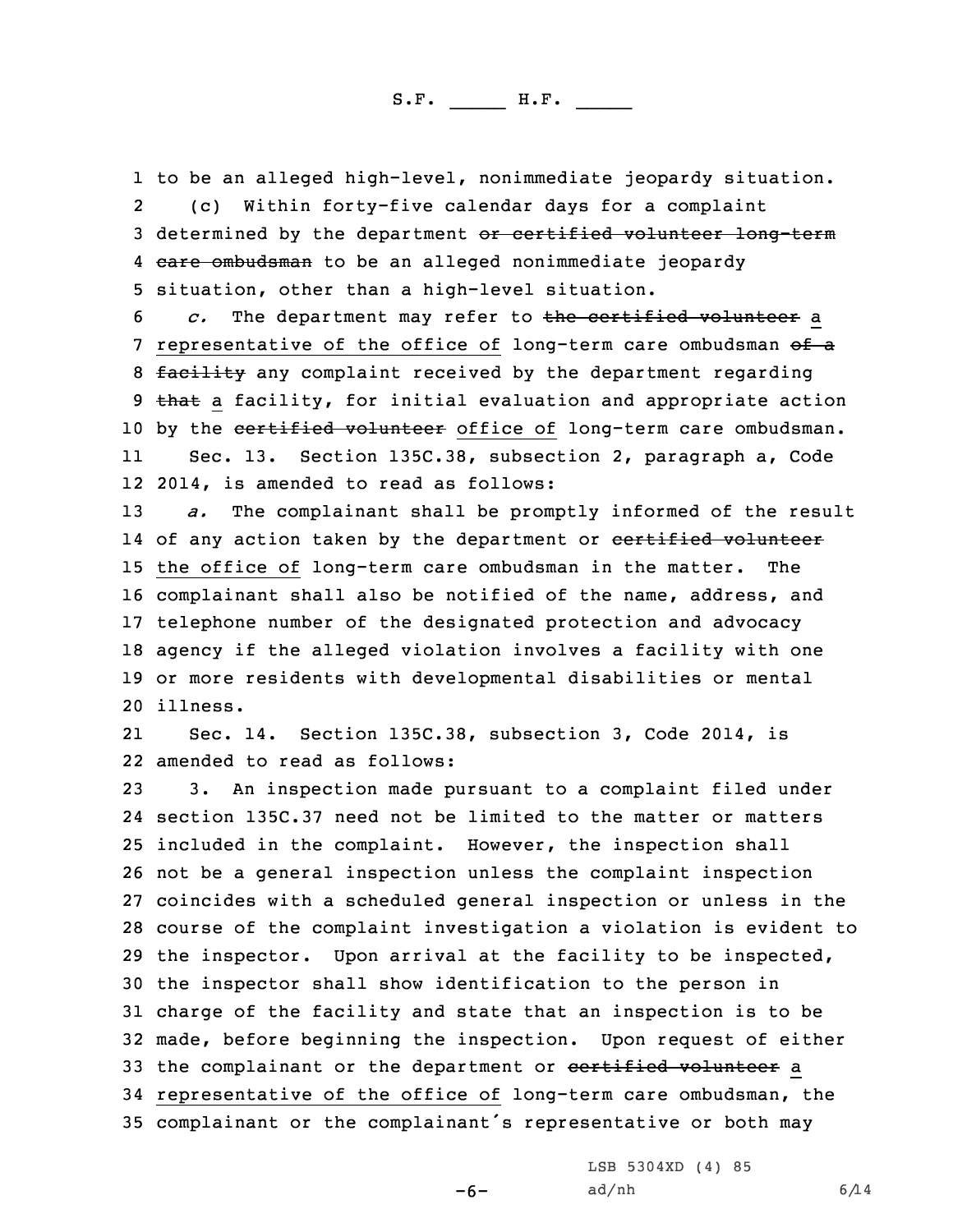be allowed the privilege of accompanying the inspector during any on-site inspection made pursuant to this section. The inspector may cancel the privilege at any time if the inspector determines that the privacy of any resident of the facility to be inspected would otherwise be violated. The protection and dignity of the resident shall be given first priority by the inspector and others.

8 Sec. 15. Section 135C.38, subsection 4, Code 2014, is 9 amended by striking the subsection.

10 Sec. 16. Section 231B.8, Code 2014, is amended by striking 11 the section and inserting in lieu thereof the following:

12**231B.8 Exit interview —— issuance of findings.**

 1. The department shall provide an elder group home an exit interview at the conclusion of <sup>a</sup> monitoring evaluation or complaint investigation, and the department shall inform the home's representative of all issues and areas of concern related to the insufficient practices. The department may conduct the exit interview in person or by telephone, and the department shall provide <sup>a</sup> second exit interview if any additional issues or areas of concern are identified. The home shall have two working days from the date of the exit interview to submit additional or rebuttal information to the department.

 2. The department shall issue the final findings of <sup>a</sup> monitoring evaluation or complaint investigation within ten working days after completion of the on-site monitoring evaluation or complaint investigation. The final findings shall be served upon the home personally, by electronic mail, or by certified mail.

29 Sec. 17. Section 231B.9, Code 2014, is amended to read as 30 follows:

31 **231B.9 Public disclosure of findings.**

 Upon completion of <sup>a</sup> monitoring evaluation or complaint investigation of an elder group home by the department pursuant 34 to this chapter, including the conclusion of informal review, the department's final findings with respect to compliance by

 $-7-$ 

LSB 5304XD (4) 85  $ad/nh$  7/14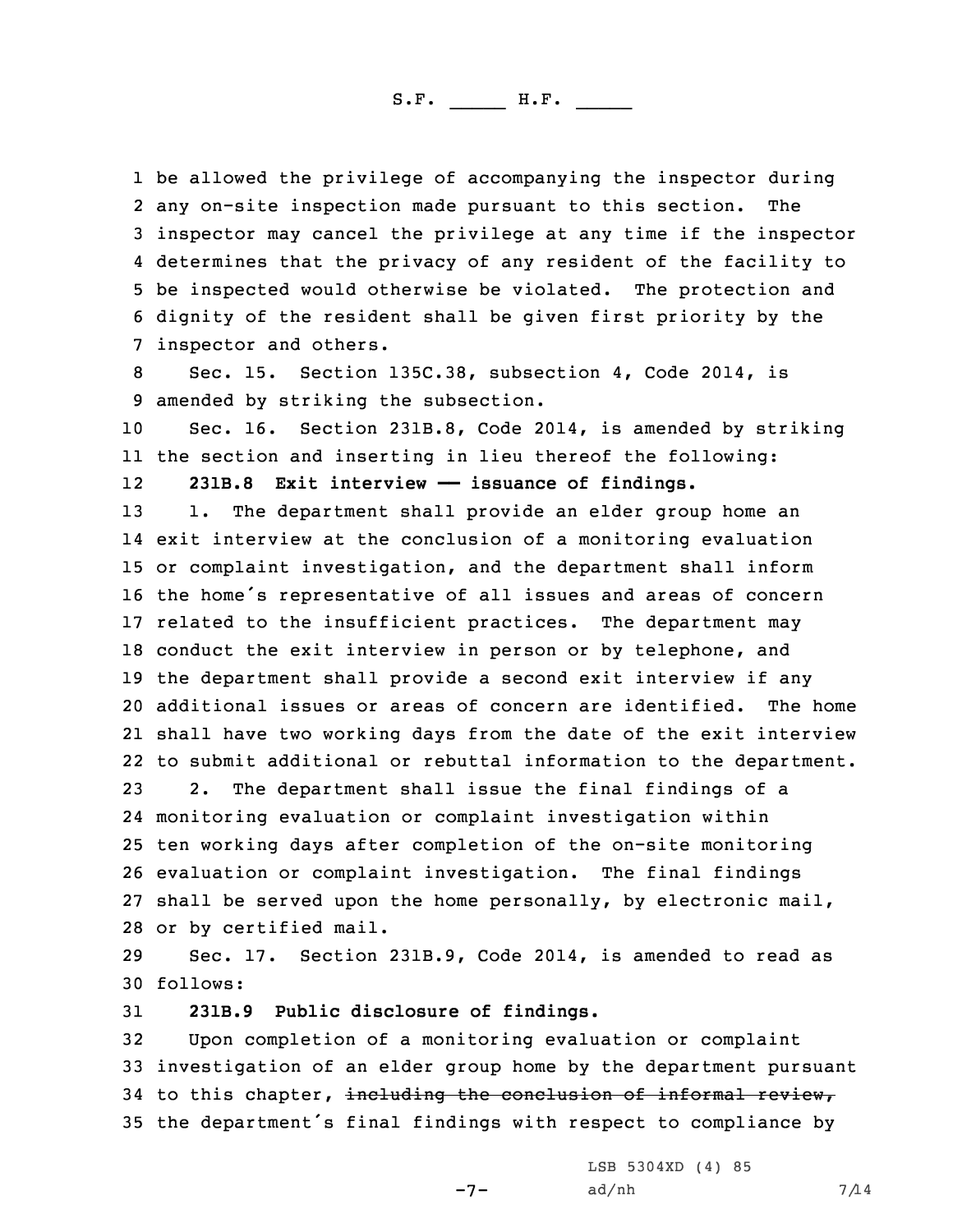the elder group home with requirements for certification shall be made available to the public in <sup>a</sup> readily available form and place. Other information relating to an elder group home that is obtained by the department which does not constitute the department's final findings from <sup>a</sup> monitoring evaluation or complaint investigation of the elder group home shall not be made available to the public except in proceedings involving the denial, suspension, or revocation of <sup>a</sup> certificate under this chapter.

10 Sec. 18. NEW SECTION. **231B.9A Informal conference —— formal** 11 **contest —— judicial review.**

12 1. Within twenty business days after issuance of the final 13 findings, the elder group home shall notify the director if the 14 home desires to contest the findings and request an informal 15 conference.

 2. The department shall provide an independent reviewer to hold an informal conference with an elder group home within ten working days after receiving <sup>a</sup> request from the home pursuant to subsection 1. At the conclusion of the informal conference, the independent reviewer may affirm, modify, or dismiss <sup>a</sup> contested regulatory insufficiency. The independent reviewer shall state in writing the specific reasons for the affirmation, modification, or dismissal and immediately transmit copies of the statement to the department and to the 25 home.

 3. An independent reviewer shall be licensed as an attorney in the state of Iowa and shall not be employed or have been employed by the department in the past eight years or have appeared in front of the department on behalf of an elder group home in the past eight years. Preference shall be given to an attorney with background knowledge, experience, or training in long-term care. The department may issue <sup>a</sup> request for proposals to enter into <sup>a</sup> contract for the purpose of providing one or more independent reviewers for informal conferences. 4. An elder group home that desires to further contest an

-8-

LSB 5304XD (4) 85  $ad/nh$  8/14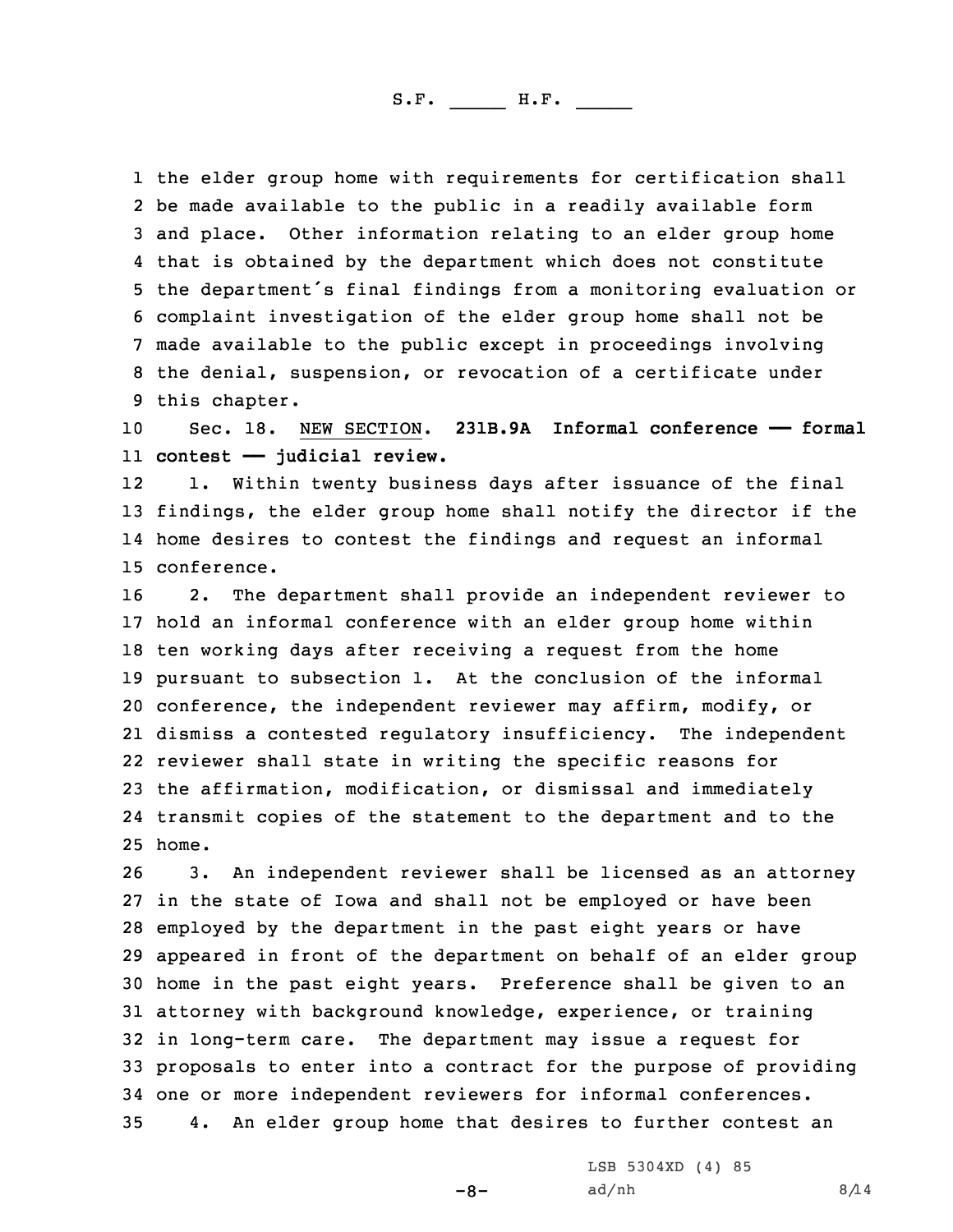affirmed or modified regulatory insufficiency may do so in the manner provided by chapter 17A for contested cases. The home shall give notice of intent to formally contest <sup>a</sup> regulatory insufficiency, in writing, to the department within five days after receipt of the written decision of the independent reviewer. The formal hearing shall be conducted in accordance with chapter 17A and rules adopted by the department.

 5. An elder group home that has exhausted all adequate administrative remedies and is aggrieved by the final action of the department may petition for judicial review in the manner provided by chapter 17A.

12 Sec. 19. Section 231B.10, subsection 1, Code 2014, is 13 amended by adding the following new paragraphs:

14 NEW PARAGRAPH. *0i.* In the case of an application by an existing certificate holder for <sup>a</sup> new or newly acquired elder group home, continuing or repeated failure of the certificate holder to operate any previously certified elder group home 18 or homes in compliance with the provisions of this chapter, the rules adopted pursuant to this chapter, or equivalent provisions that the elder group home is subject to in this state or any other state.

22 NEW PARAGRAPH. *00i.* Impeding the department's ability to <sup>23</sup> ensure the home's compliance with this chapter or with the 24 rules adopted pursuant to this chapter.

25 Sec. 20. Section 231C.10, subsection 1, Code 2014, is 26 amended by adding the following new paragraphs:

 NEW PARAGRAPH. *0i.* In the case of an application by an existing certificate holder for <sup>a</sup> new or newly acquired assisted living program, continuing or repeated failure of the certificate holder to operate any previously certified assisted living program or programs in compliance with the provisions of this chapter, the rules adopted pursuant to this chapter, or equivalent provisions that the assisted living program is subject to in this state or any other state.

<sup>35</sup> NEW PARAGRAPH. *00i.* Impeding the department's ability to

 $-9-$ 

LSB 5304XD (4) 85  $ad/nh$  9/14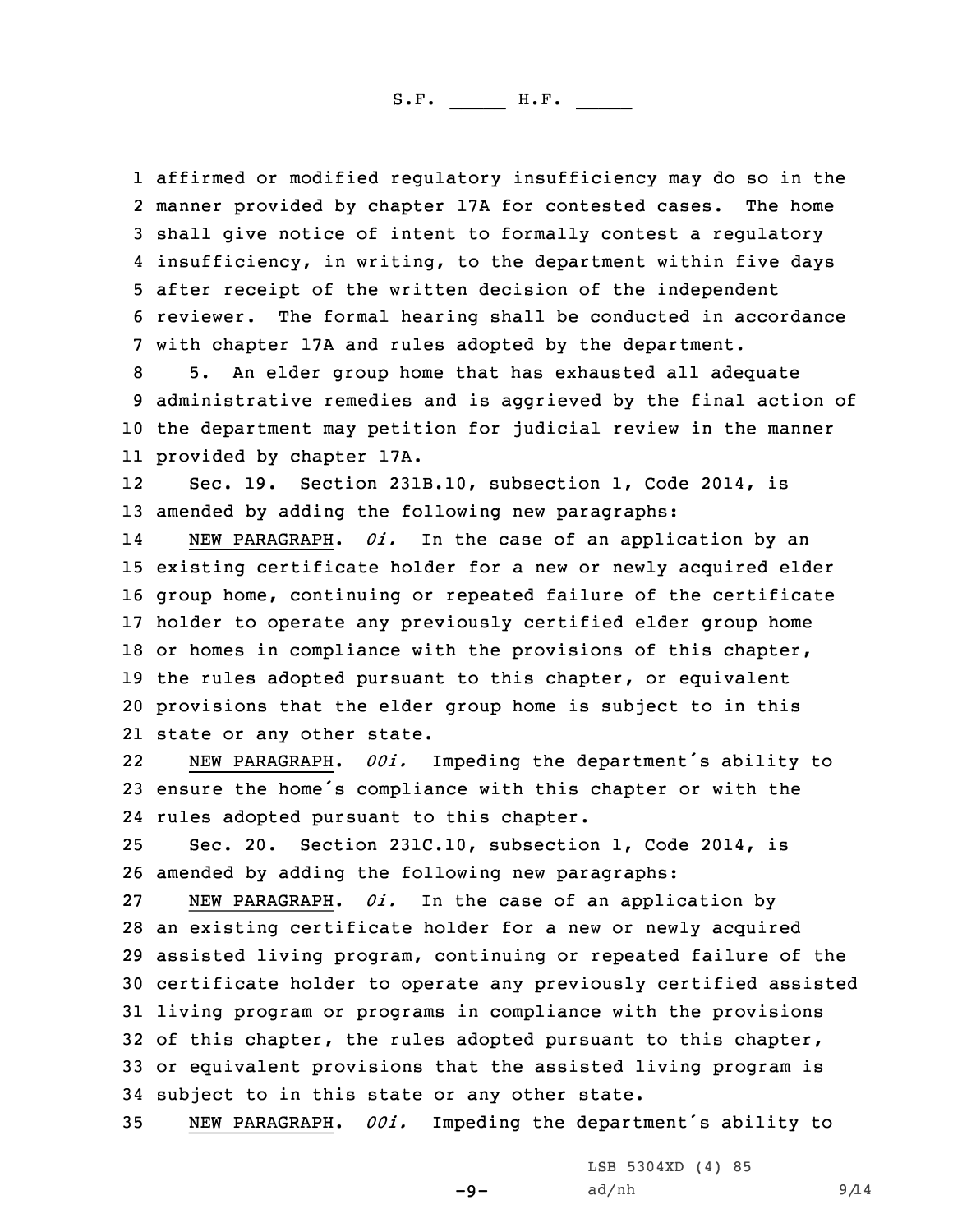1 ensure the program's compliance with this chapter or with the 2 rules adopted pursuant to this chapter.

3 Sec. 21. Section 231D.5, subsection 1, Code 2014, is amended 4 by adding the following new paragraphs:

 NEW PARAGRAPH. *0k.* In the case of an application by an existing certificate holder for <sup>a</sup> new or newly acquired adult day services program, continuing or repeated failure of the certificate holder to operate any previously certified adult day services program or programs in compliance with the provisions of this chapter, the rules adopted pursuant to this chapter, or equivalent provisions that the adult day services program is subject to in this state or any other state.

<sup>13</sup> NEW PARAGRAPH. *00k.* Impeding the department's ability to 14 ensure the program's compliance with this chapter or with the 15 rules adopted pursuant to this chapter.

16 Sec. 22. Section 231D.9A, Code 2014, is amended by striking 17 the section and inserting in lieu thereof the following: 18 **231D.9A Exit interview —— issuance of findings.**

 1. The department shall provide an adult day services program an exit interview at the conclusion of <sup>a</sup> monitoring evaluation or <sup>a</sup> complaint investigation, and the department shall inform the program's representative of all issues and

 areas of concern related to the insufficient practices. The department may conduct the exit interview in person or by telephone, and the department shall provide <sup>a</sup> second exit interview if any additional issues or areas of concern are identified. The program shall have two working days from the date of the exit interview to submit additional or rebuttal information to the department.

 2. The department shall issue the final findings of <sup>a</sup> monitoring evaluation or complaint investigation within ten working days after completion of the on-site monitoring evaluation or complaint investigation. The final findings shall be served upon the program personally, by electronic mail, or by certified mail.

> LSB 5304XD (4) 85 ad/nh  $10/14$

-10-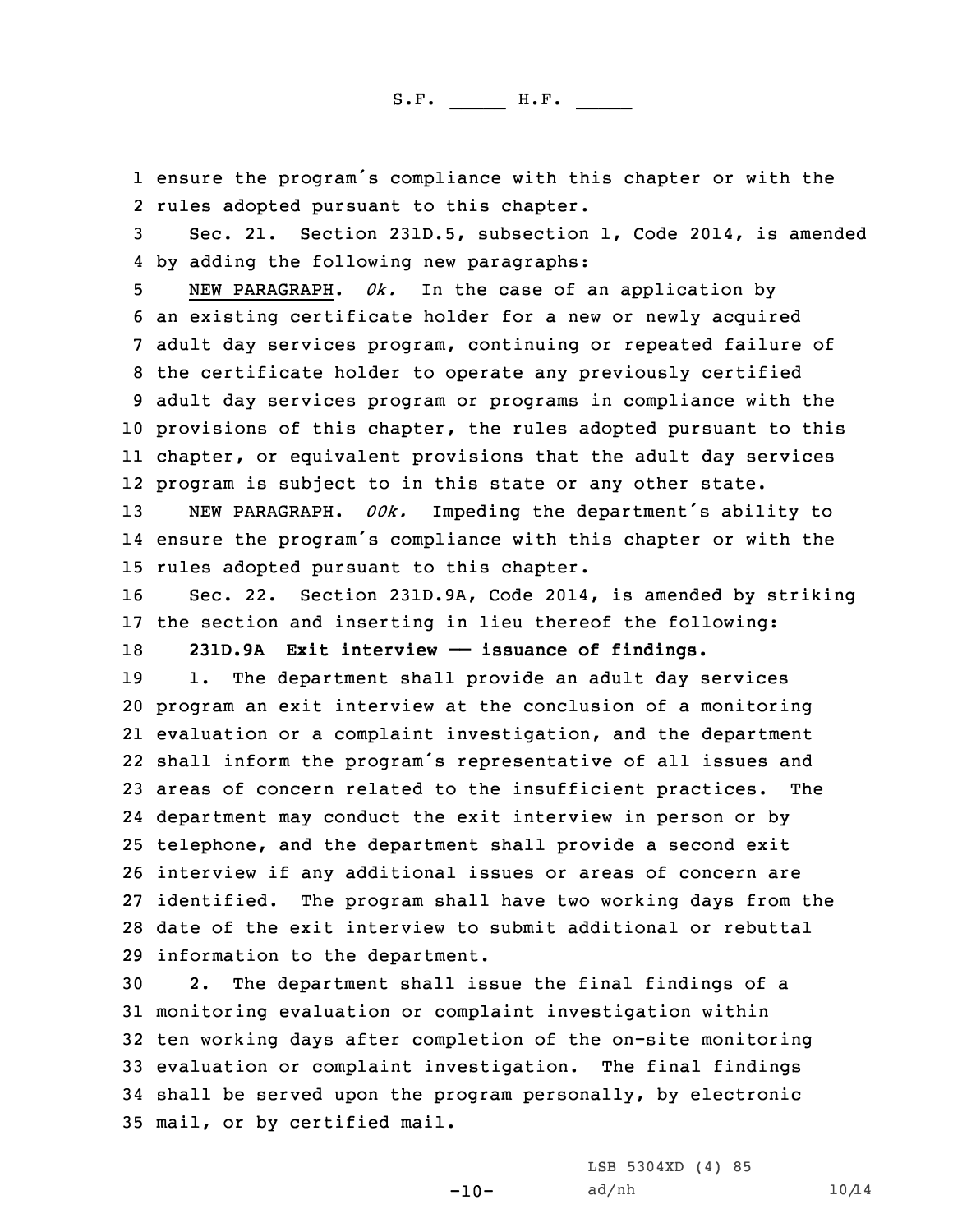1 Sec. 23. Section 231D.10, Code 2014, is amended to read as 2 follows:

3 **231D.10 Public disclosure of findings.**

4 Upon completion of <sup>a</sup> monitoring evaluation or complaint investigation of an adult day services program by the department pursuant to this chapter, including the conclusion 7 of informal review, the department's final findings with respect to compliance by the adult day services program with requirements for certification shall be made available to the public in <sup>a</sup> readily available form and place. Other information relating to an adult day services program that is obtained by the department which does not constitute the department's final findings from <sup>a</sup> monitoring evaluation or complaint investigation of the adult day services program shall not be made available to the public except in proceedings involving the denial, suspension, or revocation of <sup>a</sup> certificate under this chapter.

18 Sec. 24. NEW SECTION. **231D.10A Informal conference ——** 19 **formal contest —— judicial review.**

 1. Within twenty business days after issuance of the final findings, the adult day services program shall notify the director if the program desires to contest the findings and request an informal conference.

24 2. The department shall provide an independent reviewer to hold an informal conference with an adult day services program within ten working days after receiving <sup>a</sup> request from the program pursuant to subsection 1. At the conclusion of the informal conference, the independent reviewer may affirm, modify, or dismiss <sup>a</sup> contested regulatory insufficiency. The independent reviewer shall state in writing the specific reasons for the affirmation, modification, or dismissal and immediately transmit copies of the statement to the department and to the program.

34 3. An independent reviewer shall be licensed as an attorney 35 in the state of Iowa and shall not be employed or have been

-11-

LSB 5304XD (4) 85  $ad/nh$  11/14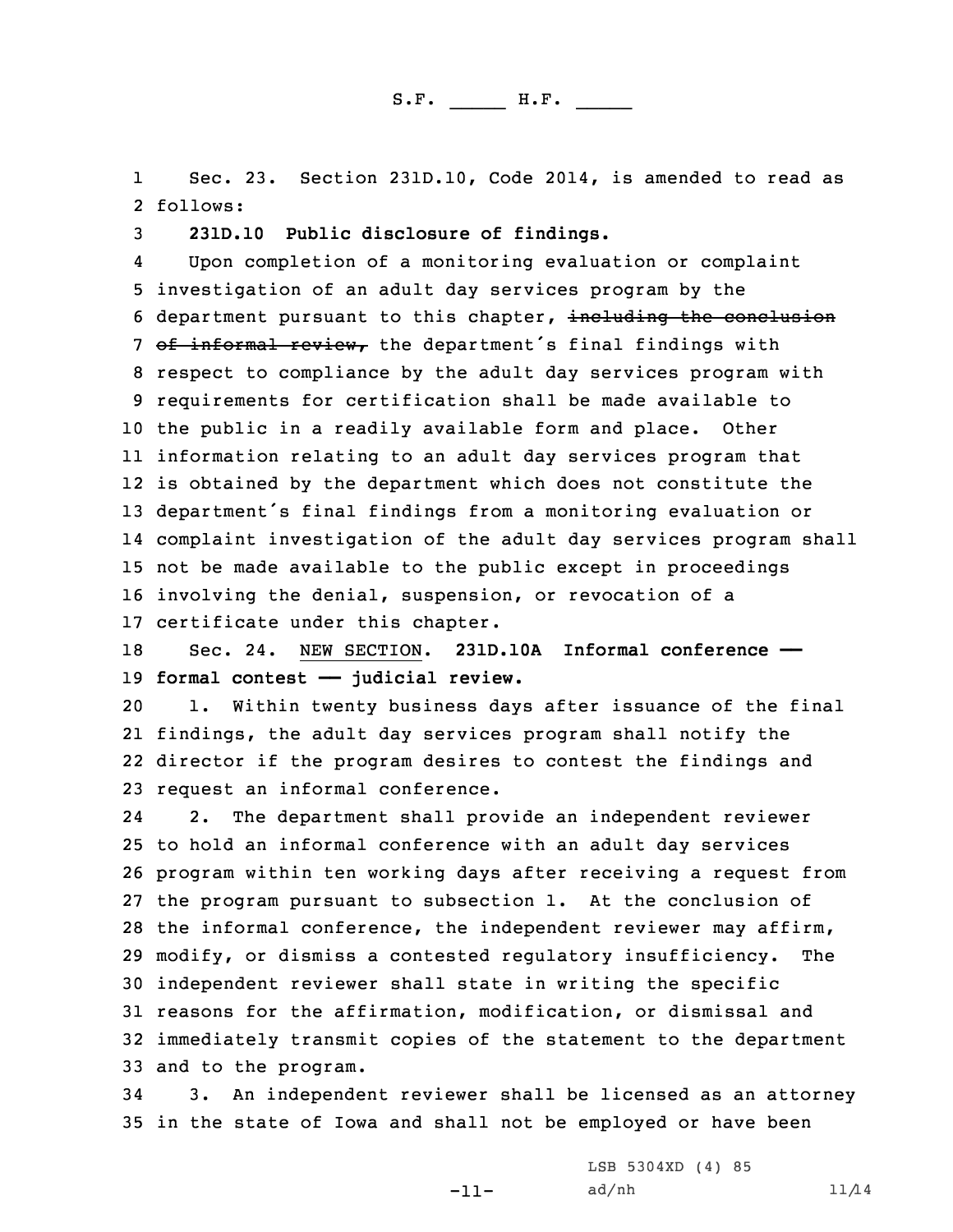employed by the department in the past eight years or have appeared in front of the department on behalf of an adult day services program in the past eight years. Preference shall be given to an attorney with background knowledge, experience, or training in long-term care. The department may issue <sup>a</sup> request for proposals to enter into <sup>a</sup> contract for the purpose of providing one or more independent reviewers for informal conferences.

 4. An adult day services program that desires to further contest an affirmed or modified regulatory insufficiency may do so in the manner provided by chapter 17A for contested cases. The program shall give notice of intent to formally contest <sup>a</sup> regulatory insufficiency, in writing, to the department within five days after receipt of the written decision of the independent reviewer. The formal hearing shall be conducted in accordance with chapter 17A and rules adopted by the department.

 5. An adult day services program that has exhausted all adequate administrative remedies and is aggrieved by the final action of the department may petition for judicial review in the manner provided by chapter 17A.

22Sec. 25. APPLICABILITY.

 1. The sections of this Act amending sections 231B.8 and 231B.9 and adding section 231B.9A apply to an elder group home desiring to request an informal conference under chapter 231B on or after January 1, 2015.

 2. The sections of this Act amending sections 231D.9A and 231D.10 and adding section 231D.10A apply to an adult day services program desiring to request an informal conference under chapter 231D on or after January 1, 2015.

31 EXPLANATION

32 **The inclusion of this explanation does not constitute agreement with** <sup>33</sup> **the explanation's substance by the members of the general assembly.**

34 This bill makes changes to employment background checks, 35 disciplinary procedures, and procedures for contesting

 $-12-$ 

LSB 5304XD (4) 85 ad/nh  $12/14$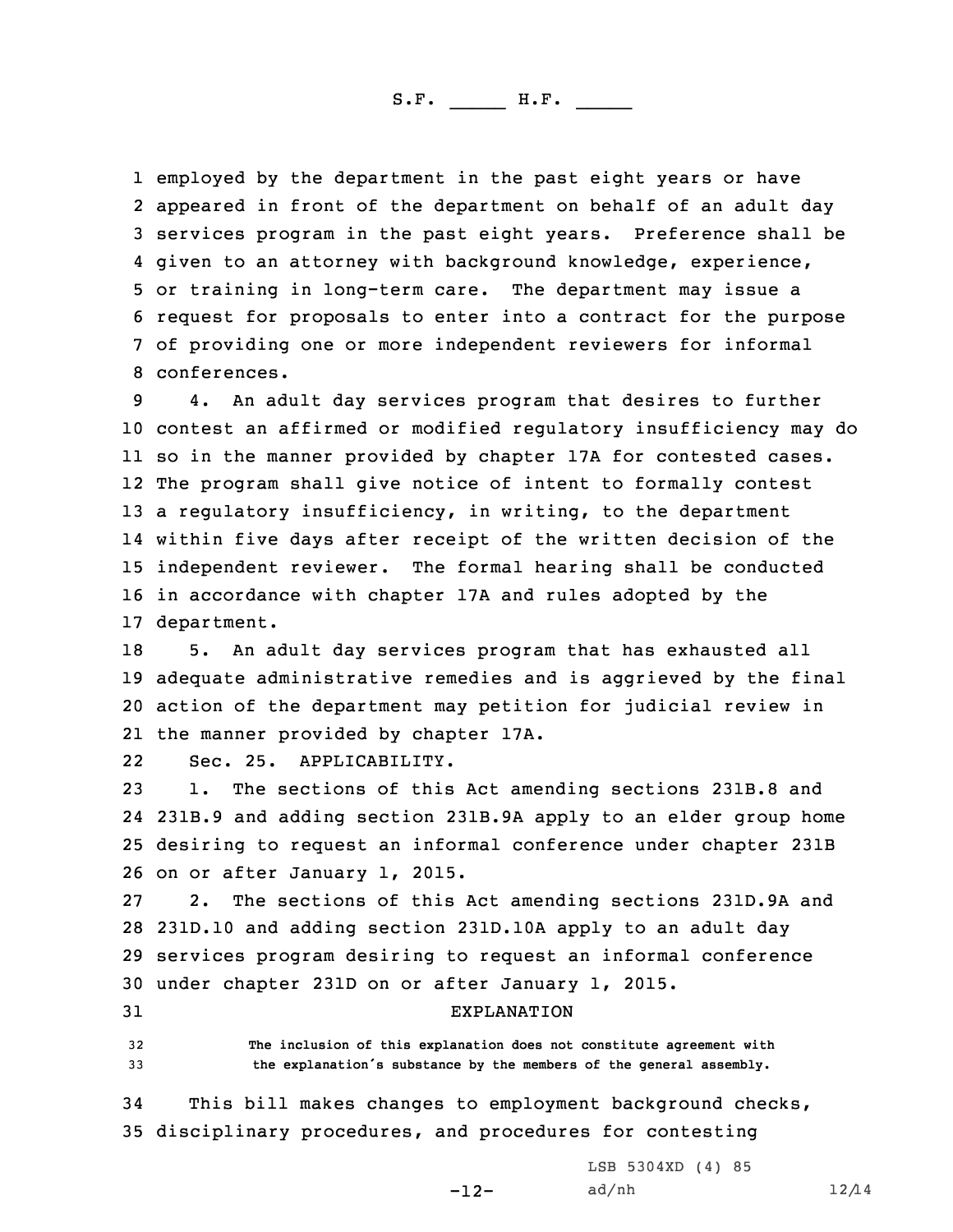1 regulatory insufficiencies for certain entities regulated by 2 the department of inspections and appeals (DIA).

 The bill changes the crimes for which <sup>a</sup> hospital can temporarily employ <sup>a</sup> person who committed the crime pending completion of <sup>a</sup> department of human services evaluation to determine whether the crime warrants prohibition of employment at the hospital or health care facility. The bill disallows such continued employment for simple misdemeanors under the motor vehicles and law of the road chapter. The bill eliminates duplicative language regarding crimes for which <sup>a</sup> health care facility can temporarily employ <sup>a</sup> person who committed <sup>a</sup> crime and crimes for which <sup>a</sup> student can temporarily continue with <sup>a</sup> clinical education component.

14The bill provides that the DIA has the authority to deny, suspend, or revoke the license of <sup>a</sup> health care facility, elder group home, assisted living program, or adult day services program for the failure to comply with any provisions that the entity is subject to that are equivalent to those provisions in Code chapter 135C, 231B, 231C, or 231D, respectively, and for impeding the DIA's ability to ensure the facility complies with applicable provisions.

22 The bill replaces references to <sup>a</sup> certified volunteer long-term care ombudsman with <sup>a</sup> representative of the office of long-term care ombudsman in certain circumstances including inspecting <sup>a</sup> facility upon <sup>a</sup> complaint of alleged violations. The bill also replaces certain references to inspectors and investigators for inspections of health care facilities with references to authorized representatives of DIA, the department of human services, or the office of long-term care ombudsman, as applicable. The bill also provides that the office of long-term care ombudsman is required to assist DIA in carrying out the provisions of the health care facilities Code chapter. The bill replaces the informal review process for contesting regulatory insufficiencies identified through monitoring evaluations or complaint investigations of elder group homes

-13-

LSB 5304XD (4) 85 ad/nh  $13/14$